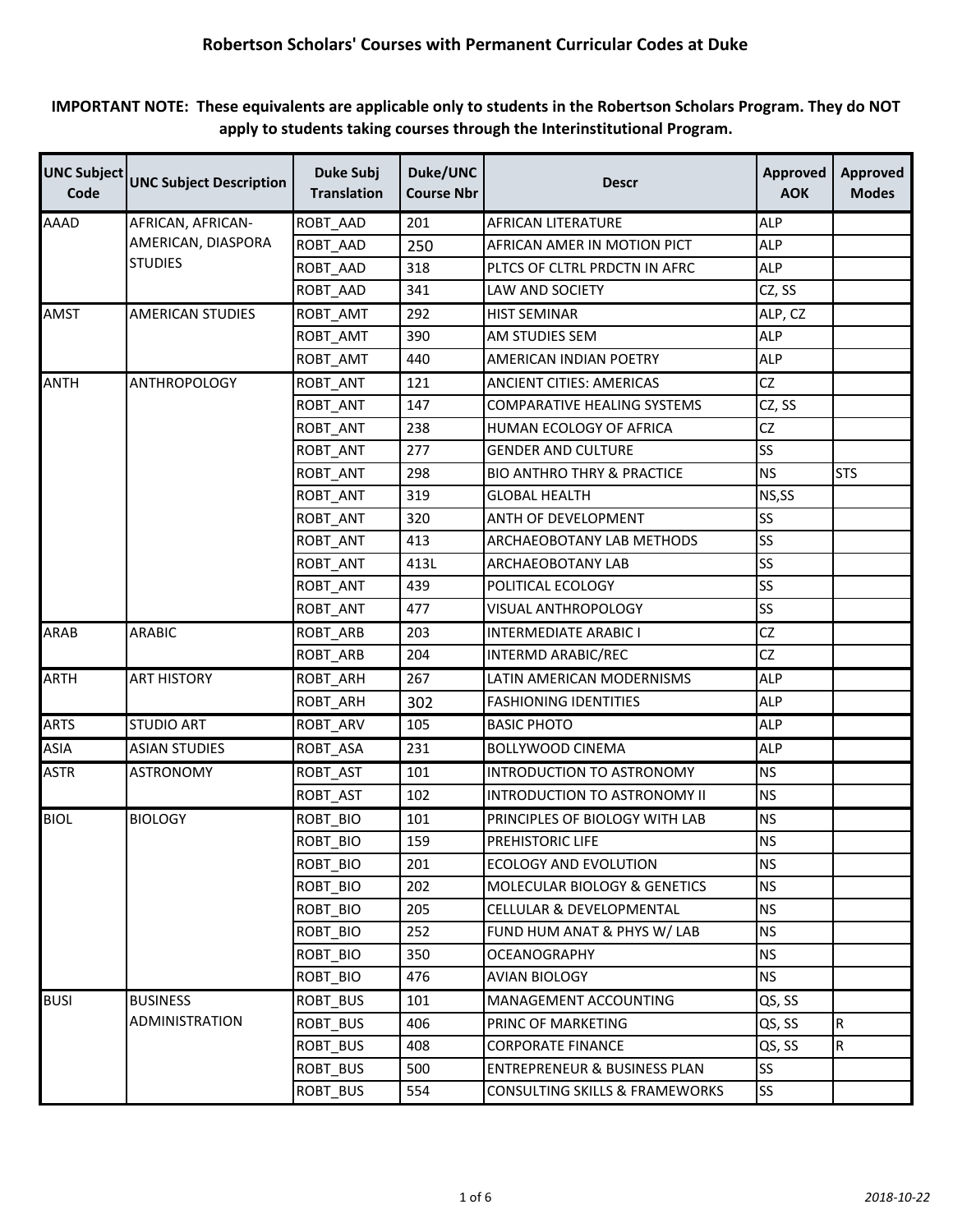| <b>UNC Subject</b><br>Code | <b>UNC Subject Description</b> | <b>Duke Subj</b><br><b>Translation</b> | Duke/UNC<br><b>Course Nbr</b> | <b>Descr</b>                             | <b>Approved</b><br><b>AOK</b> | <b>Approved</b><br><b>Modes</b> |
|----------------------------|--------------------------------|----------------------------------------|-------------------------------|------------------------------------------|-------------------------------|---------------------------------|
| <b>CHEM</b>                | <b>CHEMISTRY</b>               | ROBT_CHM                               | 101                           | <b>GEN DESCRIP CHEM I &amp; LAB</b>      | <b>NS</b>                     |                                 |
|                            |                                | ROBT CHM                               | 102                           | GEN DESCRIPTIVE CHEM II W/ LAB           | <b>NS</b>                     |                                 |
|                            |                                | ROBT CHM                               | 241H                          | <b>HONORS ANALYT METH</b>                | <b>NS</b>                     |                                 |
|                            |                                | ROBT_CHM                               | 245L                          | HNRS ORG/ANALY LAB                       | <b>NS</b>                     |                                 |
| <b>CHIN</b>                | <b>CHINESE</b>                 | ROBT_CHN                               | 102                           | ELEMENTARY CHINESE II                    |                               | FL.                             |
|                            |                                | ROBT_CHN                               | 306                           | ADVANCED CHINESE II                      | ALP, CZ                       |                                 |
|                            |                                | ROBT_CHN                               | 414                           | ADV READING & COMPOSITION                | ALP, CZ                       | CCI, FL                         |
| <b>CLAS</b>                | <b>CLASSICS</b>                | ROBT_CLA                               | 131                           | <b>CLASSICAL MYTHOLOGY</b>               | <b>ALP</b>                    |                                 |
|                            |                                | ROBT_CLA                               | 253                           | THE AGE OF PERICLES                      | <b>ALP</b>                    |                                 |
| <b>CLAR</b>                | <b>CLASSICAL</b>               | ROBT_CLR                               | 247                           | ROMAN ARCHAEOLOGY                        | <b>ALP</b>                    | CCI                             |
| <b>CMPL</b>                | COMPARATIVE                    | ROBT_CML                               | 131                           | SAVAGE, NATIVE, STRANGER                 | <b>ALP</b>                    |                                 |
|                            | LITERATURE                     | ROBT_CML                               | 251                           | <b>INTRO TO LITERARY THEORY</b>          | <b>ALP</b>                    | W                               |
| COMM                       | COMMUNICATION                  | ROBT_COM                               | 113                           | PUBLIC SPEAKING                          | <b>ALP</b>                    |                                 |
|                            | <b>STUDIES</b>                 | ROBT_COM                               | 330                           | INTRO WRITING FILM/TV                    | <b>ALP</b>                    |                                 |
| COMP                       | <b>COMPUTER SCIENCE</b>        | ROBT CPS                               | 110                           | INTRODUCTION TO PROGRAMMING              | QS                            |                                 |
|                            |                                | <b>ROBT CPS</b>                        | 283                           | <b>DISCRETE STRUCTURES</b>               | QS                            |                                 |
|                            |                                | ROBT_CPS                               | 411                           | <b>COMPUTER ORGANIZATION</b>             | QS                            |                                 |
|                            |                                | ROBT_CPS                               | 431                           | <b>INTERNET SERVICES &amp; PROTOCOLS</b> | QS                            |                                 |
|                            |                                | ROBT_CPS                               | 530                           | <b>OPERATING SYSTEMS</b>                 | QS                            |                                 |
|                            |                                | ROBT_CPS                               | 535                           | <b>INTRO TO COMPUTER SECURITY</b>        | QS                            |                                 |
|                            |                                | ROBT_CPS                               | 550                           | ALGORITHMS AND ANALYSIS                  | QS                            |                                 |
|                            |                                | ROBT_CPS                               | 575                           | <b>INTRO TO COMPUTER GRAPHICS</b>        | QS                            |                                 |
|                            |                                | ROBT_CPS                               | 590                           | TOPICS IN COMPUTER SCIENCE               | QS                            |                                 |
| <b>DRAM</b>                | <b>DRAMATIC ART</b>            | ROBT_DRA                               | 116                           | PERSPECTIVES IN THE THEATRE              | <b>ALP</b>                    |                                 |
|                            |                                | ROBT_DRA                               | 135                           | <b>ACTING FOR NONMAJORS</b>              | <b>ALP</b>                    |                                 |
| <b>ECON</b>                | <b>ECONOMICS</b>               | ROBT ECO                               | 101                           | <b>INTRODUCTION TO ECONOMICS</b>         | SS                            |                                 |
|                            |                                | ROBT ECO                               | 310                           | MICROECON: THRY & APPL                   | SS                            |                                 |
|                            |                                | <b>ROBT ECO</b>                        | 320                           | <b>MACROECON: THEORY &amp; POLICY</b>    | QS, SS                        |                                 |
|                            |                                | ROBT_ECO                               | 384                           | INTRO TO PHIL, POLITICS & ECON           | SS                            | EI                              |
|                            |                                | ROBT_ECO                               | 400                           | <b>ELEMENTARY STATISTICS</b>             | QS, SS                        |                                 |
|                            |                                | ROBT_ECO                               | 410                           | <b>INTERMEDIATE THEORY</b>               | QS, SS                        |                                 |
|                            |                                | ROBT_ECO                               | 420                           | <b>INTERMEDIATE THEORY</b>               | QS, SS                        |                                 |
|                            |                                | ROBT_ECO                               | 461                           | <b>EUR ECON INTEGRATN</b>                | SS                            |                                 |
|                            |                                | ROBT_ECO                               | 468                           | SOVIET & POST-SOVIET ECON SYS            | CZ, SS                        |                                 |
|                            |                                | ROBT_ECO                               | 469                           | ASIAN ECONOMIC SYSTEMS                   | CZ, SS                        |                                 |
|                            |                                | ROBT_ECO                               | 495                           | RESEARCH COURSE                          | <b>SS</b>                     |                                 |
|                            |                                | ROBT_ECO                               | 510                           | ADVANCED MICROECONOMIC THEORY            | QS, SS                        |                                 |
|                            |                                | ROBT_ECO                               | 586                           | ECONOMICS OF THE FAMILY                  | SS                            |                                 |
| <b>EDUC</b>                | <b>EDUCATION</b>               | ROBT_EDU                               | 330                           | THE SCIENCE OF LEARNING                  | <b>SS</b>                     |                                 |
|                            |                                | ROBT_EDU                               | 403                           | SCHOOL, FAMILIES & CULTURE               | CZ                            |                                 |
|                            |                                | ROBT_EDU                               | 441                           | EDUCATION IN AMER SOCIETY                | SS                            |                                 |
|                            |                                | ROBT_EDU                               | 506                           | PLTCS, PLCYMKNG, & AMRCS SCHLS           | <b>SS</b>                     |                                 |
|                            |                                | ROBT_EDU                               | 533                           | SOCIAL JUSTICE IN EDUCATION              | SS <sub>.</sub>               |                                 |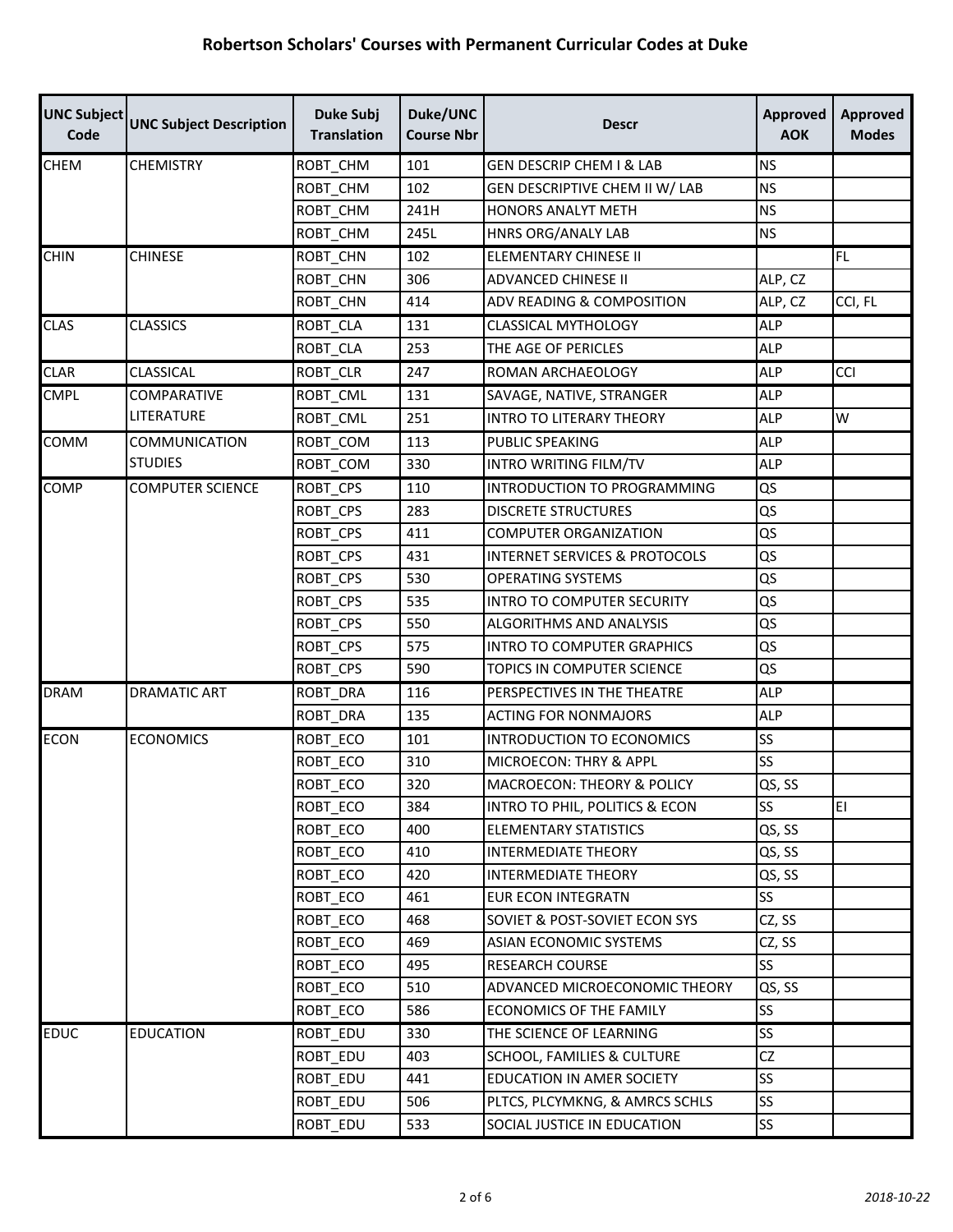| Code        | UNC Subject UNC Subject Description         | <b>Duke Subj</b><br><b>Translation</b> | Duke/UNC<br><b>Course Nbr</b> | <b>Descr</b>                          | <b>Approved</b><br><b>AOK</b> | <b>Approved</b><br><b>Modes</b> |
|-------------|---------------------------------------------|----------------------------------------|-------------------------------|---------------------------------------|-------------------------------|---------------------------------|
| <b>ENEC</b> | <b>ENVIRONMENT AND</b><br><b>ECOLOGY</b>    | ROBT_ENE                               | 350                           | <b>ENVIRONMENTAL LAW &amp; POLICY</b> | SS                            |                                 |
| <b>ENGL</b> | ENGLISH                                     | <b>ROBT ENG</b>                        | 121                           | ENG LIT 19TH-20THC                    | <b>ALP</b>                    |                                 |
|             |                                             | ROBT_ENG                               | 124                           | CONTEMPORARY LITERATURE               | <b>ALP</b>                    |                                 |
|             |                                             | ROBT_ENG                               | 126                           | <b>INTRODUCTION TO DRAMA</b>          | <b>ALP</b>                    | EL                              |
|             |                                             | ROBT ENG                               | 128                           | <b>MAJOR AMERICAN AUTHORS</b>         | <b>ALP</b>                    |                                 |
|             |                                             | <b>ROBT ENG</b>                        | 130                           | INTRO/FICTION WRITING                 | <b>ALP</b>                    | W                               |
|             |                                             | ROBT_ENG                               | 132H                          | <b>HNRS:INTRO FICT WRIT</b>           | <b>ALP</b>                    |                                 |
|             |                                             | <b>ROBT ENG</b>                        | 138                           | INTRO TO CREATIVE NONFICTION          | <b>ALP</b>                    |                                 |
|             |                                             | <b>ROBT ENG</b>                        | 140                           | INTRO TO GAY/LESBIAN CLTR/LIT         | <b>ALP</b>                    |                                 |
|             |                                             | ROBT_ENG                               | 141                           | WORLD LITS IN ENGL                    | <b>ALP</b>                    |                                 |
|             |                                             | ROBT_ENG                               | 142                           | <b>FILM ANALYSIS</b>                  | <b>ALP</b>                    |                                 |
|             |                                             | <b>ROBT ENG</b>                        | 206                           | INTERMED FICTION WRITING              | <b>ALP</b>                    |                                 |
|             |                                             | ROBT_ENG                               | 208                           | <b>CREATIVE NON-FICTION</b>           | <b>ALP</b>                    |                                 |
|             |                                             | ROBT_ENG                               | 225                           | <b>SHAKESPEARE</b>                    | <b>ALP</b>                    |                                 |
|             |                                             | <b>ROBT ENG</b>                        | 228                           | LATER RENAISSANCE LITERATURE          | <b>ALP</b>                    |                                 |
|             |                                             | ROBT_ENG                               | 230                           | <b>MILTON</b>                         | <b>ALP</b>                    | ${\sf R}$                       |
|             |                                             | <b>ROBT ENG</b>                        | 343                           | AMERICAN LIT BEFORE 1860              | <b>ALP</b>                    |                                 |
|             |                                             | ROBT_ENG                               | 347                           | THE AMERICAN NOVEL                    | <b>ALP</b>                    |                                 |
|             |                                             | ROBT_ENG                               | 355                           | BRIT NOVEL FROM 1870 TO WWII          | <b>ALP</b>                    |                                 |
|             |                                             | <b>ROBT ENG</b>                        | 368                           | AFAM LIT 1930-1970                    | <b>ALP</b>                    |                                 |
|             |                                             | ROBT ENG                               | 373                           | SOUTHERN AMERICAN LITERATURE          | <b>ALP</b>                    |                                 |
|             |                                             | ROBT_ENG                               | 390                           | <b>STD IN LIT TOPICS</b>              | <b>ALP</b>                    |                                 |
|             |                                             | ROBT_ENG                               | 719                           | OLD ENG GRAMMAR & READING             | ALP, CZ                       |                                 |
| <b>EXSS</b> | <b>EXERCISE AND SPORT</b><br><b>SCIENCE</b> | ROBT ESS                               | 408                           | STRENGTH TRAINING THEORY              | <b>NS</b>                     |                                 |
| <b>FOLK</b> | <b>FOLKLORE</b>                             | ROBT_FOL                               | 560                           | SOUTHERN LIT/ORAL TRAD                | <b>ALP</b>                    |                                 |
| <b>FREN</b> | <b>FRENCH</b>                               | ROBT_FRE                               | 101                           | <b>ELEMENTARY FRENCH I</b>            |                               | FL.                             |
|             |                                             | ROBT_FRE                               | 102                           | ELEMENTARY FRENCH II                  |                               | <b>FL</b>                       |
|             |                                             | ROBT_FRE                               | 105                           | <b>FRENCH FOR HIGH BEGINNERS</b>      |                               | FL.                             |
|             |                                             | ROBT_FRE                               | 203                           | INTERMEDIATE FRENCH I                 | CZ                            | <b>FL</b>                       |
| <b>GEOG</b> | <b>GEOGRAPHY</b>                            | ROBT_GEG                               | 110                           | THE BLUE PLANET                       | <b>NS</b>                     |                                 |
|             |                                             | ROBT_GEG                               | 120                           | WORLD REGIONAL GEOGRAPHY              | SS                            |                                 |
|             |                                             | ROBT_GEG                               | 120                           | WORLD REGIONAL GEOGRAPHY              | SS                            |                                 |
|             |                                             | ROBT_GEG                               | 130                           | GEOG ISSUES IN THE DEV WORLD          | SS                            |                                 |
|             |                                             | ROBT_GEG                               | 225                           | SPACE, PLACE & DIFFERNCE              | SS                            |                                 |
|             |                                             | ROBT_GEG                               | 259                           | <b>GEOGRAPHY OF LATIN AMERICA</b>     | CZ                            |                                 |
|             |                                             | ROBT_GEG                               | 269                           | HUM/ENVIRON INTER-GALAPAGOS IS        | NS,SS                         |                                 |
|             |                                             | ROBT_GEG                               | 370                           | INTRO TO GEOGRAPHIC INFO              | NS, QS                        |                                 |
|             |                                             | ROBT_GEG                               | 391                           | <b>QUANT METH IN GEOGRAPHY</b>        | SS                            |                                 |
| <b>GERM</b> | <b>GERMAN</b>                               | ROBT_GRM                               | 301                           | <b>CONVERSATION &amp; COMPOSITION</b> | CZ, SS                        | FL                              |
|             |                                             | ROBT_GRM                               | 302                           | CONTEMPORARY GERMAN SOCIETY           | CZ                            |                                 |
|             |                                             | ROBT_GRM                               | 305                           | <b>BUSINESS GERMAN</b>                | CZ, SS                        |                                 |
| <b>HNUR</b> | HINDI-URDU                                  | ROBT_HNU                               | 305                           | ADVANCED HINDI-URDU I                 |                               | FL                              |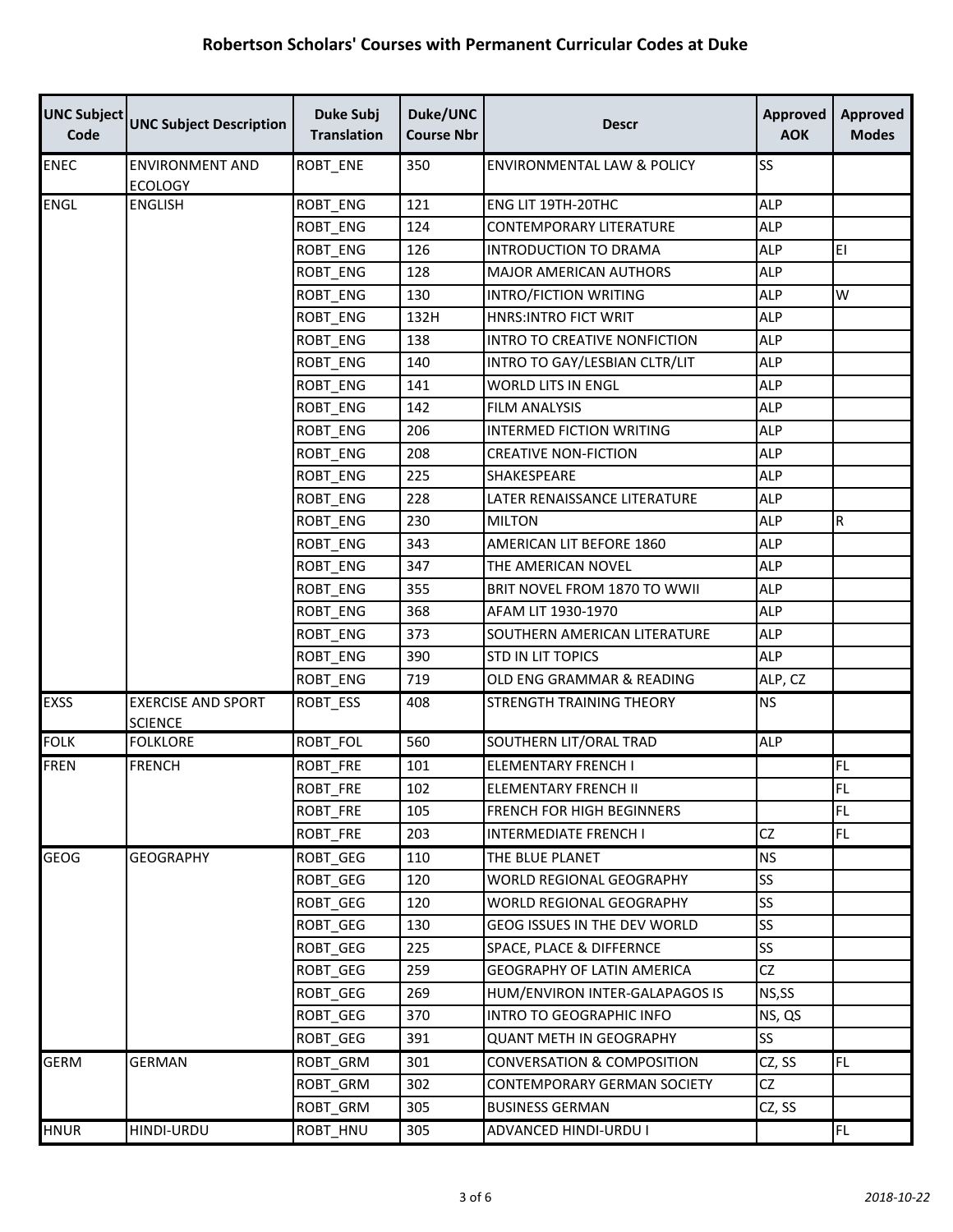| <b>UNC Subject</b><br>Code | <b>UNC Subject Description</b>         | <b>Duke Subj</b><br><b>Translation</b> | Duke/UNC<br><b>Course Nbr</b> | <b>Descr</b>                     | <b>Approved</b><br><b>AOK</b> | <b>Approved</b><br><b>Modes</b> |
|----------------------------|----------------------------------------|----------------------------------------|-------------------------------|----------------------------------|-------------------------------|---------------------------------|
| <b>HPM</b>                 | <b>HEALTH POLICY AND</b><br>MANAGEMENT | ROBT_HPA                               | 660                           | <b>INTL COM HEALTH SYS</b>       | SS                            |                                 |
| <b>HIST</b>                | <b>HISTORY</b>                         | ROBT_HST                               | 107                           | <b>MEDIEVAL HISTORY</b>          | CZ                            |                                 |
|                            |                                        | ROBT_HST                               | 143                           | LATN AM SINCE INDEP WITH REC     | <b>CZ</b>                     |                                 |
|                            |                                        | ROBT_HST                               | 151                           | HISTORY OF WEST CIV TO 1650      | <b>CZ</b>                     |                                 |
|                            |                                        | ROBT_HST                               | 159                           | <b>20TH CENTURY EUROPE</b>       | CZ                            |                                 |
|                            |                                        | ROBT_HST                               | 213                           | AIR POWER & MODERN WARFARE       | <b>CZ</b>                     |                                 |
|                            |                                        | ROBT_HST                               | 226                           | <b>HISTORY OF ROME</b>           | CZ                            | CCI                             |
|                            |                                        | ROBT_HST                               | 276                           | MODERN MIDDLE EAST & REC         | CZ, SS                        |                                 |
|                            |                                        | ROBT_HST                               | 374                           | AM WEST, 1800-PRES               | CZ                            |                                 |
|                            |                                        | ROBT_HST                               | 376                           | AFRICAN AMERICAN HIST TO 1865    | CZ                            |                                 |
|                            |                                        | ROBT_HST                               | 427                           | THE EARLY ROMAN EMPIRE           | CZ                            |                                 |
|                            |                                        | ROBT_HST                               | 434                           | MEDIEVAL ENGLAND                 | <b>CZ</b>                     |                                 |
|                            |                                        | ROBT_HST                               | 460                           | LATE MED AND REFORM GERM         | <b>CZ</b>                     |                                 |
|                            |                                        | ROBT_HST                               | 532                           | <b>HISTORY OF CUBA</b>           | CZ                            |                                 |
|                            |                                        | ROBT_HST                               | 566                           | THE HIST OF SEXUALITY IN AMER    | CZ                            |                                 |
| <b>INLS</b>                | <b>INFORMATION AND</b>                 | ROBT_ILS                               | 201                           | FOUNDATIONS OF INFO SCIENCE      | QS                            |                                 |
|                            | <b>LIBRARY SCIENCE</b>                 | ROBT_ILS                               | 382                           | <b>INFO SYS ANALY &amp; DES</b>  | QS, SS                        |                                 |
|                            |                                        | ROBT_ILS                               | 490                           | <b>SELECTED TOPICS</b>           | SS                            |                                 |
| <b>ITAL</b>                | <b>ITALIAN</b>                         | ROBT_ITA                               | 102                           | ELEMENTARY ITALIAN II            |                               | FL.                             |
|                            |                                        | ROBT_ITA                               | 203                           | <b>INTERMEDIATE ITALIAN I</b>    | CZ                            |                                 |
| <b>MEJO</b>                | MEDIA AND                              | ROBT_JOM                               | 187                           | INTRO TO INTERACTIVE MEDIA       | SS                            |                                 |
|                            | <b>JOURNALISM</b>                      | ROBT_JOM                               | 252                           | AUDIO JOURNALISM                 | SS                            |                                 |
|                            |                                        | ROBT JOM                               | 340                           | <b>INTRO TO MEDIA LAW</b>        | SS                            |                                 |
|                            |                                        | ROBT_JOM                               | 425                           | <b>VOICE AND DICTION</b>         | <b>ALP</b>                    |                                 |
| <b>LING</b>                | <b>LINGUISTICS</b>                     | ROBT_LIN                               | 101                           | <b>INTRO TO LANG</b>             | SS                            |                                 |
| <b>MATH</b>                | <b>MATHEMATICS</b>                     | ROBT_MTH                               | 116                           | <b>INTUITIVE CALCULUS</b>        | QS                            |                                 |
|                            |                                        | ROBT_MTH                               | 232                           | CALC OF FUNC OF ONE VARI II      | QS                            |                                 |
|                            |                                        | ROBT_MTH                               | 233                           | CALC OF FUNC OF SVRL VARI        | QS                            |                                 |
|                            |                                        | ROBT_MTH                               | 381                           | <b>DISCRETE MATHEMATICS</b>      | QS                            |                                 |
|                            |                                        | ROBT_MTH                               | 753                           | <b>MEASURE &amp; INTEGRATION</b> | QS                            |                                 |
| <b>MUSC</b>                | <b>MUSIC</b>                           | ROBT_MUS                               | 121                           | FUNDAMENTALS OF MUSIC I          | <b>ALP</b>                    |                                 |
|                            |                                        | ROBT_MUS                               | 143                           | <b>INTRO TO ROCK MUSIC</b>       | <b>ALP</b>                    |                                 |
|                            |                                        | ROBT_MUS                               | 204                           | ADVANCED WOODWIND LESSON         | <b>ALP</b>                    |                                 |
|                            |                                        | ROBT_MUS                               | 214                           | <b>CHAMBER MUSIC</b>             | ALP                           |                                 |
| PHIL                       | PHILOSOPHY                             | ROBT_PHL                               | 110                           | <b>INTRO: GREAT WORKS</b>        | <b>CZ</b>                     |                                 |
|                            |                                        | ROBT_PHL                               | 155                           | INTRO TO MATHEMATICAL LOGIC      | CZ                            |                                 |
|                            |                                        | ROBT_PHL                               | 160                           | <b>INTRODUCTION ETHICS</b>       | SS                            |                                 |
|                            |                                        | ROBT_PHL                               | 340                           | PHILOSOPHY OF MIND               | CZ                            |                                 |
|                            |                                        | ROBT_PHL                               | 364                           | ETHICS AND ECONOMICS             | SS                            |                                 |
|                            |                                        | ROBT_PHL                               | 384                           | INTRO TO PHIL, POLI, & ECON      | <b>SS</b>                     |                                 |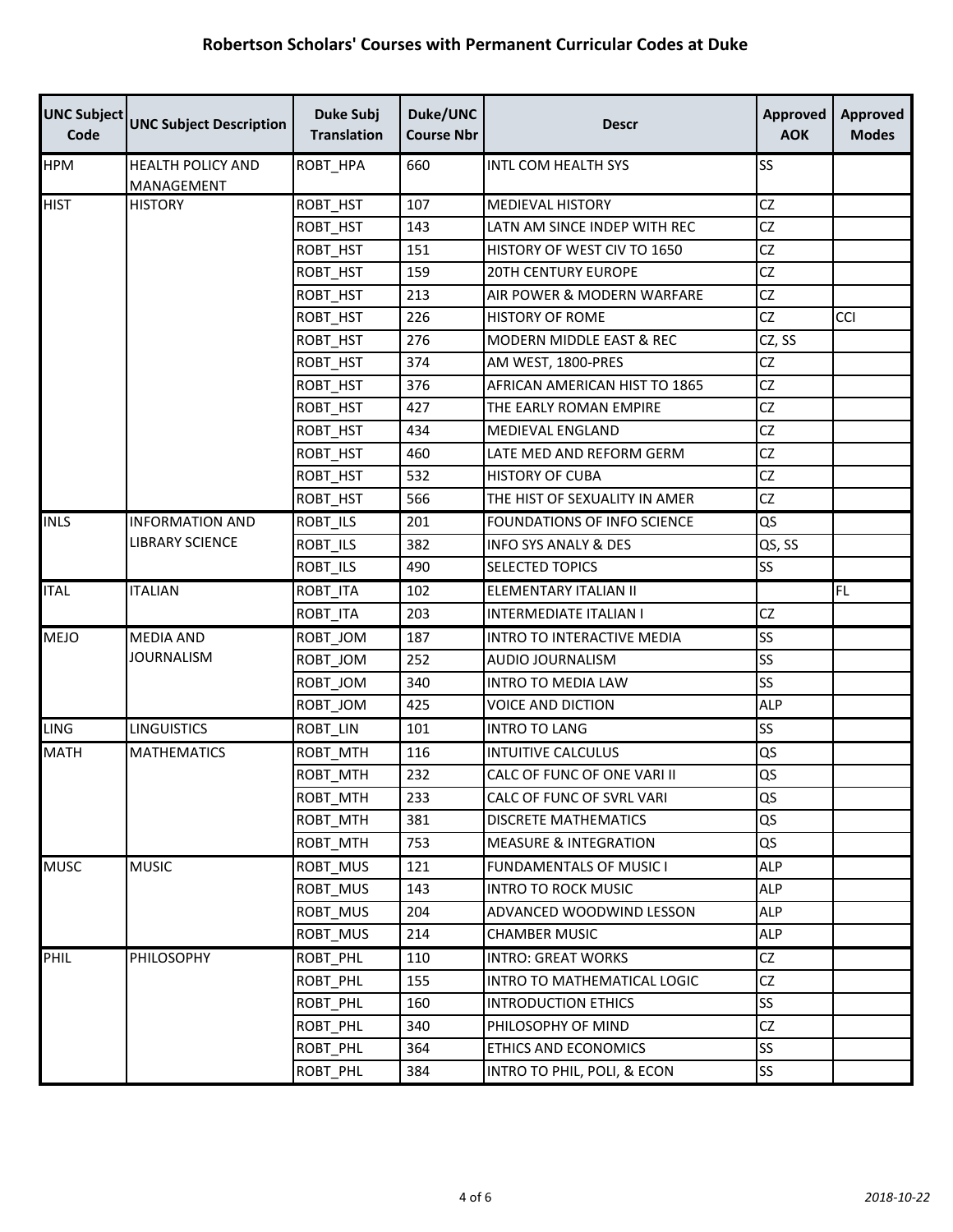| <b>UNC Subject</b><br>Code | <b>UNC Subject Description</b>    | <b>Duke Subj</b><br><b>Translation</b> | Duke/UNC<br><b>Course Nbr</b> | <b>Descr</b>                        | <b>Approved</b><br><b>AOK</b> | <b>Approved</b><br><b>Modes</b> |
|----------------------------|-----------------------------------|----------------------------------------|-------------------------------|-------------------------------------|-------------------------------|---------------------------------|
| <b>PHYS</b>                | <b>PHYSICS</b>                    | ROBT_PHY                               | 104                           | <b>GENERAL PHYSICS I &amp; LAB</b>  | NS, QS                        |                                 |
|                            |                                   | ROBT_PHY                               | 105                           | <b>GENERAL PHYSICS II &amp; LAB</b> | NS, QS                        |                                 |
|                            |                                   | ROBT_PHY                               | 114                           | <b>GENERAL PHYSICS I W/ LAB</b>     | NS, QS                        |                                 |
|                            |                                   | ROBT_PHY                               | 115                           | <b>GENERAL PHYSICS II W/ LAB</b>    | NS, QS                        |                                 |
|                            |                                   | ROBT_PHY                               | 116                           | <b>MECHANICS</b>                    | <b>NS</b>                     |                                 |
|                            |                                   | ROBT_PHY                               | 117                           | ELCTRMGNTSM & OPTCS W/ LAB          | NS, QS                        |                                 |
|                            |                                   | ROBT_PHY                               | 128                           | MODERN PHYSICS WITH LAB             | NS, QS                        |                                 |
|                            |                                   | ROBT_PHY                               | 321                           | INTROD TO QUAN MECH                 | NS, QS                        |                                 |
|                            |                                   | ROBT_PHY                               | 722                           | <b>QUANTUM MECHANICS</b>            | <b>NS</b>                     |                                 |
|                            |                                   | ROBT_PHY                               | 832                           | <b>GENERAL THEORY OF RELATIVITY</b> | <b>NS</b>                     |                                 |
| <b>PLAN</b>                | <b>URBAN STUDIES AND</b>          | <b>ROBT PLN</b>                        | 247                           | SOLVING URBAN PROBLEMS              | <b>SS</b>                     |                                 |
|                            | PLANNING                          | ROBT_PLN                               | 651                           | URBAN FORM & DESIGN OF CITIES       | ALP, CZ                       | <b>CCI</b>                      |
| <b>POLI</b>                | POLITICAL SCIENCE                 | ROBT_POL                               | 209                           | <b>ANALYZING PUBLIC OPINION</b>     | QS                            |                                 |
|                            |                                   | ROBT_POL                               | 215                           | INTRO TO POLITICAL PSYCHOLOGY       | SS                            |                                 |
|                            |                                   | ROBT_POL                               | 239                           | <b>INTRO TO EUROPEAN GOVERNMENT</b> | <b>SS</b>                     |                                 |
|                            |                                   | ROBT_POL                               | 271                           | <b>MOD POL THOUGHT</b>              | SS                            |                                 |
|                            |                                   | ROBT_POL                               | 276                           | MAJ ISS POL THEORY                  | SS                            |                                 |
|                            |                                   | ROBT_POL                               | 288                           | STRATEGY AND POLITICS               | QS, SS                        |                                 |
|                            |                                   | ROBT_POL                               | 442                           | INTL POLITICAL ECONOMY              | QS, SS                        |                                 |
|                            |                                   | ROBT_POL                               | 444                           | SEMINAR ON TERRORISM                | <b>SS</b>                     |                                 |
| <b>PORT</b>                | <b>PORTUGUESE</b>                 | ROBT_PRT                               | 101                           | ELEMENTARY PORTUGUESE I             |                               | FL.                             |
| <b>PSYC</b>                | <b>PSYCHOLOGY</b>                 | ROBT_PSY                               | 101                           | <b>GENERAL PSYCHOLOGY</b>           | NS,SS                         | <b>STS</b>                      |
|                            |                                   | ROBT_PSY                               | 210                           | <b>STAT PRIN PSYC RES</b>           | QS                            |                                 |
|                            |                                   | ROBT_PSY                               | 245                           | ABNORMAL PSYCHOLOGY                 | SS                            |                                 |
|                            |                                   | ROBT_PSY                               | 433                           | <b>DECISION THEORY</b>              |                               | EI                              |
|                            |                                   | ROBT_PSY                               | 434                           | <b>COGNITIVE NEUROSCIENCE</b>       | <b>NS</b>                     |                                 |
|                            |                                   | ROBT_PSY                               | 503                           | PSYCHOLOGY OF BLACK AMERICA         | <b>SS</b>                     |                                 |
| <b>PLCY</b>                | PUBLIC POLICY                     | <b>ROBT PUB</b>                        | 220                           | THE POLITICS OF PUBLIC POLICY       | <b>SS</b>                     |                                 |
|                            |                                   | ROBT_PUB                               | 340                           | <b>JUSTICE IN PUBLIC POLICY</b>     | <b>SS</b>                     |                                 |
| <b>PWAD</b>                | PEACE, WAR, AND<br><b>DEFENSE</b> | ROBT PWD                               | 490                           | SPCL TPCS IN PEACE, WAR & DFNS      | <b>SS</b>                     |                                 |
| RELI                       | RELIGIOUS STUDIES                 | ROBT_REL                               | 104                           | INTRO/NEW TEST LIT                  | CZ                            |                                 |
|                            |                                   | ROBT_REL                               | 161                           | HIST CHRIST TRAD                    | CZ                            |                                 |
|                            |                                   | ROBT_REL                               | 183                           | <b>ASIAN RELIGIONS</b>              | <b>CZ</b>                     |                                 |
|                            |                                   | ROBT_REL                               | 288                           | <b>CHINESE RELIGIONS</b>            | CZ                            |                                 |
| <b>RUSS</b>                | <b>RUSSIAN</b>                    | ROBT_RUS                               | 102                           | ELEMENTARY RUSSIAN                  |                               | FL.                             |
| SOCI                       | SOCIOLOGY                         | ROBT SOC                               | 101                           | SOCIOLOGICAL PERSPECTIVES           | SS                            |                                 |
|                            |                                   | ROBT_SOC                               | 122                           | <b>RACE &amp; ETHNIC RELATIONS</b>  | <b>SS</b>                     |                                 |
|                            |                                   | ROBT_SOC                               | 130                           | FAM AND SOC                         | <b>SS</b>                     |                                 |
|                            |                                   | ROBT_SOC                               | 252                           | DATA ANALYSIS IN SOCI RESEARCH      | QS, SS                        |                                 |
|                            |                                   | ROBT_SOC                               | 422                           | SOCIOL OF HLTH & MNTL ILLNESS       | <b>SS</b>                     |                                 |
|                            |                                   | ROBT_SOC                               | 469                           | <b>HEALTH &amp; SOCIETY</b>         | <b>SS</b>                     |                                 |